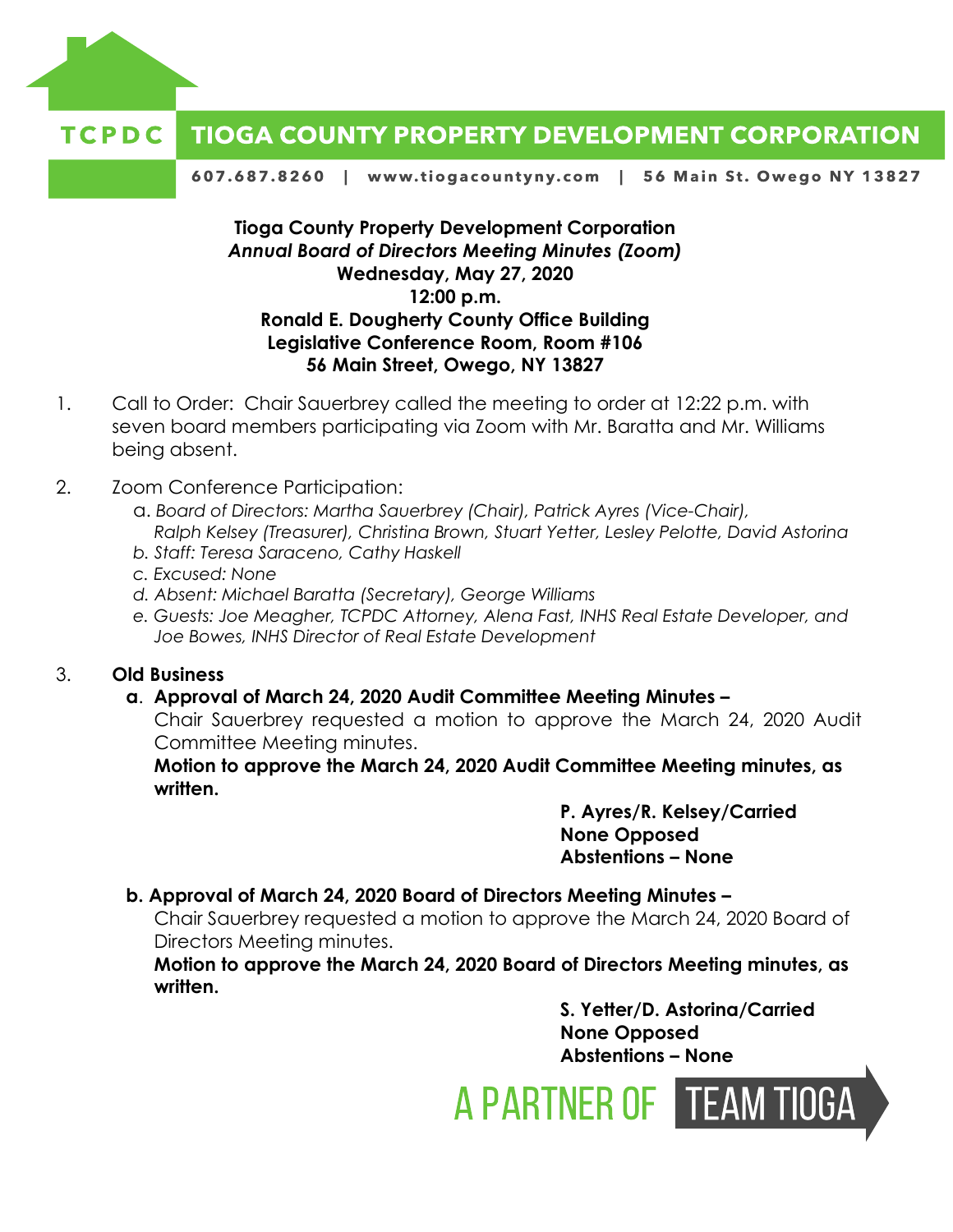## 4**. New Business**

## **a. Proposed Board of Directors Nominations/Slate of Officers –**

- Chairperson: Martha C. Sauerbrey 3-year term through 12/31/22.
- Vice-Chairperson: Patrick Ayres 2-year term through 12/31/21.
- Treasurer: Ralph Kelsey 3-year term through 12/31/22.
- Secretary: Mike Baratta 2-year term through 12/31/21. **Motion to approve the Slate of Officers, as presented.**

**C. Brown/D. Astorina/Carried None Opposed Abstentions – None**

- **b. Committee Appointments –** Ms. Saraceno reported committees cannot include members of the appointing body; therefore, Chairperson Martha Sauerbrey will be excluded from any committee appointment.
	- *Audit Committee: (4 Directors)*
	- Patrick Ayres, Michael Baratta, Ralph Kelsey, George Williams **Motion to approve the Audit Committee, as presented.**

**L. Pelotte/C. Brown/Carried None Opposed Abstentions – None**

- *Finance Committee: (4 Directors)*
- Patrick Ayres, Michael Baratta, Ralph Kelsey, Christina Brown **Motion to approve the Finance Committee, as presented.**

**L. Pelotte/D. Astorina/Carried None Opposed Abstentions – None**

- *Governance Committee: (4 Directors)*
- Patrick Ayres, Stuart Yetter, David Astorina, Lesley Pelotte **Motion to approve the Governance Committee, as presented.**

**R. Kelsey/C. Brown/Carried None Opposed Abstentions – None**

# **c. Introduction & Presentation by Ithaca Neighborhood Housing Services –**

Ms. Saraceno reported Board members were sent an informational packet regarding INHS Real Estate Development. Alena Fast, INHS Real Estate Developer, and Joe Bowes, INHS Director of Real Estate Development introduced themselves.

*Company Background:* Ms. Fast reported INHS is a 501c3 not-for-profit formed in the 1970's in Ithaca, NY. This was originally a small grassroots organization, locally formed, to assist with revitalization in the City of Ithaca, NY. Since then, INHS has grown and today the organization's mission is develop, own, and manage affordable housing with rental to first-time homebuyers and other people who need assistance with home purchases. In addition, INHS provides rehabilitation assistance to the elderly.

**Service Area:** Ms. Fast reported the service area is Tompkins County and the six contiguous counties, which includes Tioga County.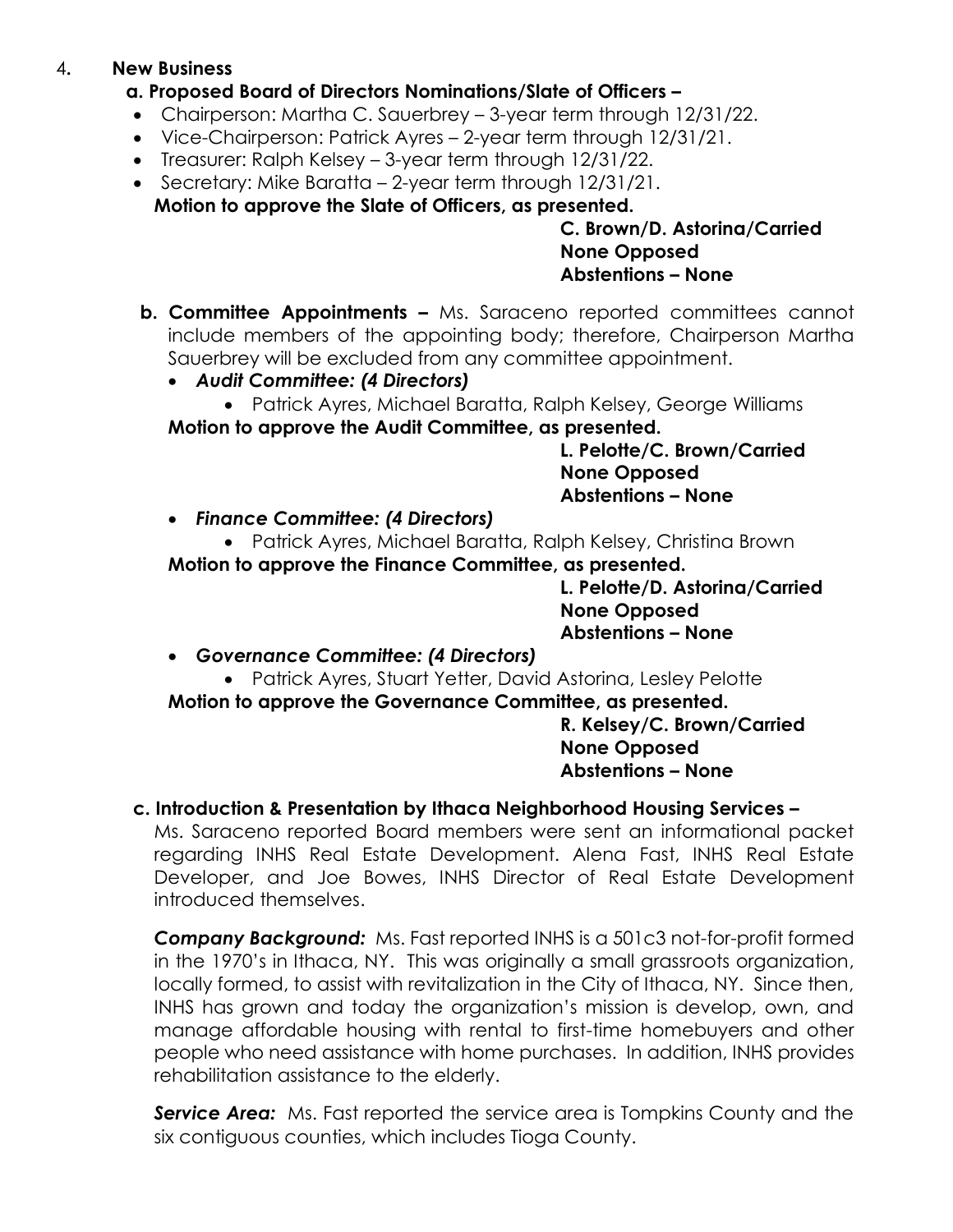**Projects:** Ms. Fast reported a majority of INHS projects are centered around Ithaca and Tompkins County, but also have a townhouse style development outside Seneca Falls in Tyre, NY and a project currently under construction in Watkins Glen, NY. Ms. Fast reported the Watkins Glen, NY project is a very good comparison to the projects currently being discussed in Owego, NY. Ms. Fast reported the Watkins Glen, NY project is a three-story building with 34 units consisting of one and two-bedrooms with a 7,000 sq. ft. childcare center located on the first floor that will be operated by a local childcare facility seeking expansion. Ms. Fast reported INHS has been marrying childcare facilities with the affordable housing rentals and it is a good fit.

Mr. Kelsey inquired as to whether the Watkins Glen, NY project is available for an on-site visit.

Mr. Bowes reported the Watkins Glen, NY project is currently under construction with primarily a foundation with some steel being erected. However, there is another property located in the City of Ithaca that is a childcare facility with affordable housing for sale and rental and a tour can be arranged upon request.

*INHS Interest in Owego, NY:* Ms. Fast reported INHS has expressed an interest in Owego, NY as they were the recipient of the Downtown Revitalization Initiative (DRI) from New York State last year, which shows us that the State is very interested in funding projects that will revitalize Owego including affordable housing. Ms. Fast reported INHS is aware that there was a project put forth in the DRI application for Temple Street that was unfunded, however, INHS believes this is a good location and fundable project. In addition, Ms. Fast referenced the 2018 Tioga County Housing Study that reveals many households are spending more than 30% of their income on rent.

Ms. Fast reported the properties under consideration are located on the corners of Temple and Liberty Streets. Ms. Fast reported, once TCPDC takes ownership of the properties, INHS would be interested in purchasing them from TCPDC to consolidate the parcels and develop affordable housing.

Ms. Fast reported there is a rough sketch that consists of units on the first floor along with office space, community room, laundry, and possible childcare facility.

Ms. Fast reported INHS has been communicating with Tioga Opportunities, Inc., who is interested in managing the property with possibly acquiring an ownership role, although that is unconfirmed at this time. In addition, Tioga Opportunities, Inc. may be interested in operating a childcare facility at this location.

Ms. Fast reported the project would be a three-story elevator building with 30- 35 units with one and two-bedrooms and possibly a childcare facility based on the model under construction in Watkins Glen, NY.

*Community Feedback:* Ms. Fast reported INHS believes it is important to obtain community feedback based on the community's needs, vision, etc. This is an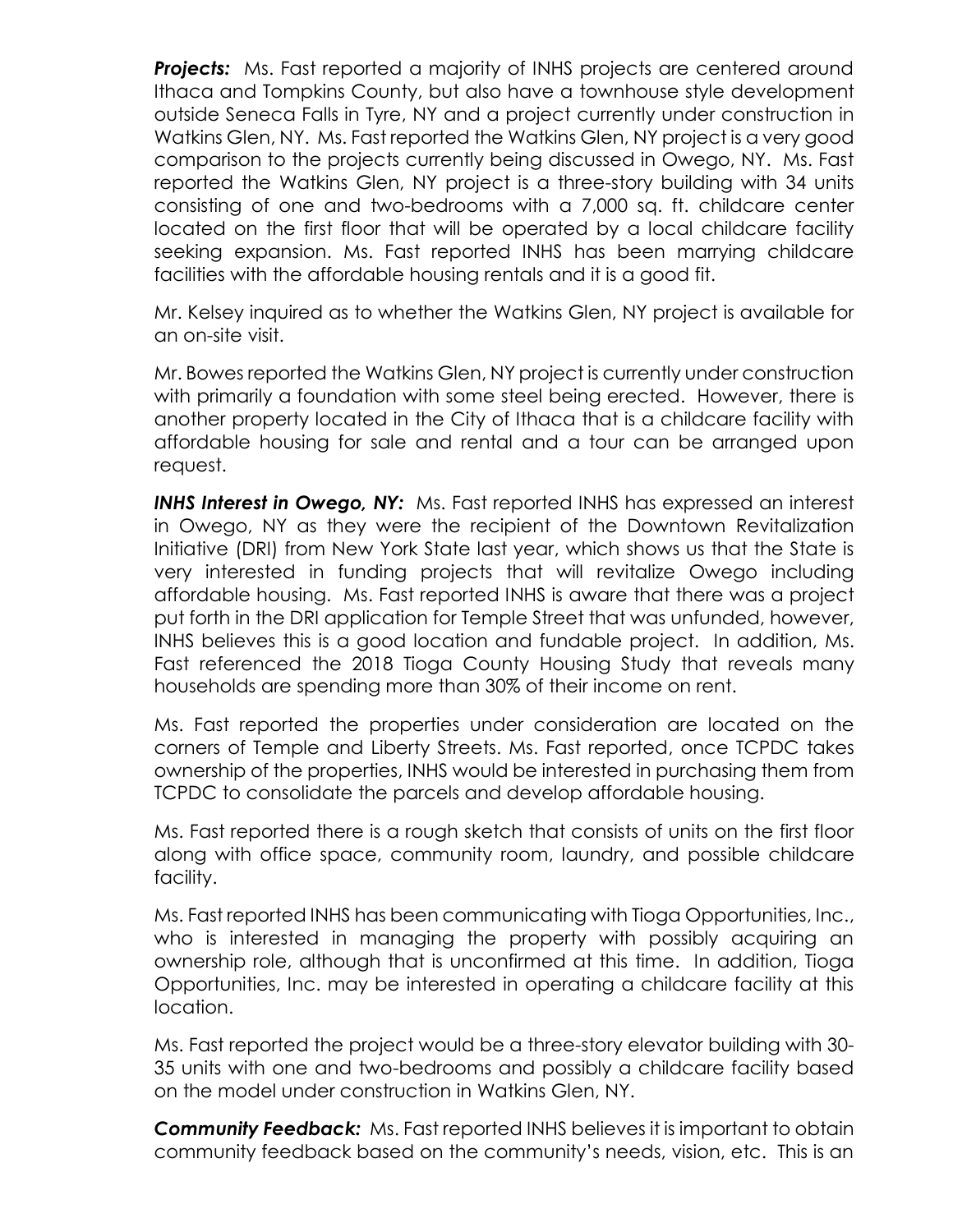initial look at the type of project that could be suited on this parcel; however, INHS is open to other ideas and would welcome community meetings for additional input from community stakeholders.

*Roles & Responsibilities:* Ms. Fast reported there will be a small special needs set aside that could be for individuals with physical disabilities, developmental disabilities, veterans who are homeless, etc. to name a few of the many categories that could be chosen. Ms. Fast reported these units would require a service provider, therefore, potentially another partner.

**Financing Sources:** Ms. Fast reported INHS would be applying to NYS for Low Income Housing Tax Credits, which are tax credits that the State would award INHS and then sold to a bank or a for-profit entity that is looking for tax credits in exchange for money. Ms. Fast reported this would be the major source of financing. In addition, INHS could obtain a State mortgage and various other available State funding.

| <b>Tentative Date</b> | <b>Action</b>                                            |
|-----------------------|----------------------------------------------------------|
| Summer 2020           | Purchase agreements and land acquisition<br>with         |
|                       | landowners.                                              |
| September 2020        | Community meetings.                                      |
| December 2020         | Begin approval process with Village of Owego in terms of |
|                       | Site Plan Approval (anticipated to take a few months).   |
| <b>June 2021</b>      | Apply for New York State funding.                        |
| Spring 2022           | Construction would commence, contingent upon being       |
|                       | award the first time.                                    |
| <b>March 2023</b>     | Construction completed.                                  |

**Timeline:** Ms. Fast provided the following basic timeline, which is subject to change, based on the current pandemic situation:

## *Questions:*

**Payment in Lieu of Taxes (PILOT)** – Mr. Ayres inquired as to whether there would be any PILOTs negotiated with the Village of Owego for services provided or would this be totally tax-exempt with zero taxes paid. Ms. Fast reported the building itself would be owned by a Limited Liability Corporation (LLC) that is not tax-exempt. Ms. Fast reported there are a couple of different options where the building would pay property taxes based on the income generated or INHS could negotiate a PILOT with the Village of Owego. This would be determined with the Village of Owego as we progress with the project based on what would be the most sensible for the Village of Owego and the project.

**Site Plan Review Requirements** – Mr. Ayres inquired as to whether INHS has anticipated what the site plan requirements might entail with the Village of Owego and the County Planning Board, as well as potentially affecting the neighboring properties relative to the flood plain. Ms. Fast reported the proposed project site is in the flood plain; therefore, a special permit would be required. Ms. Fast reported it could involve a longer approval process than the anticipated average of four-five months. Mr. Bowes reported INHS typically enters into a contract with an engineering firm from early onset to work with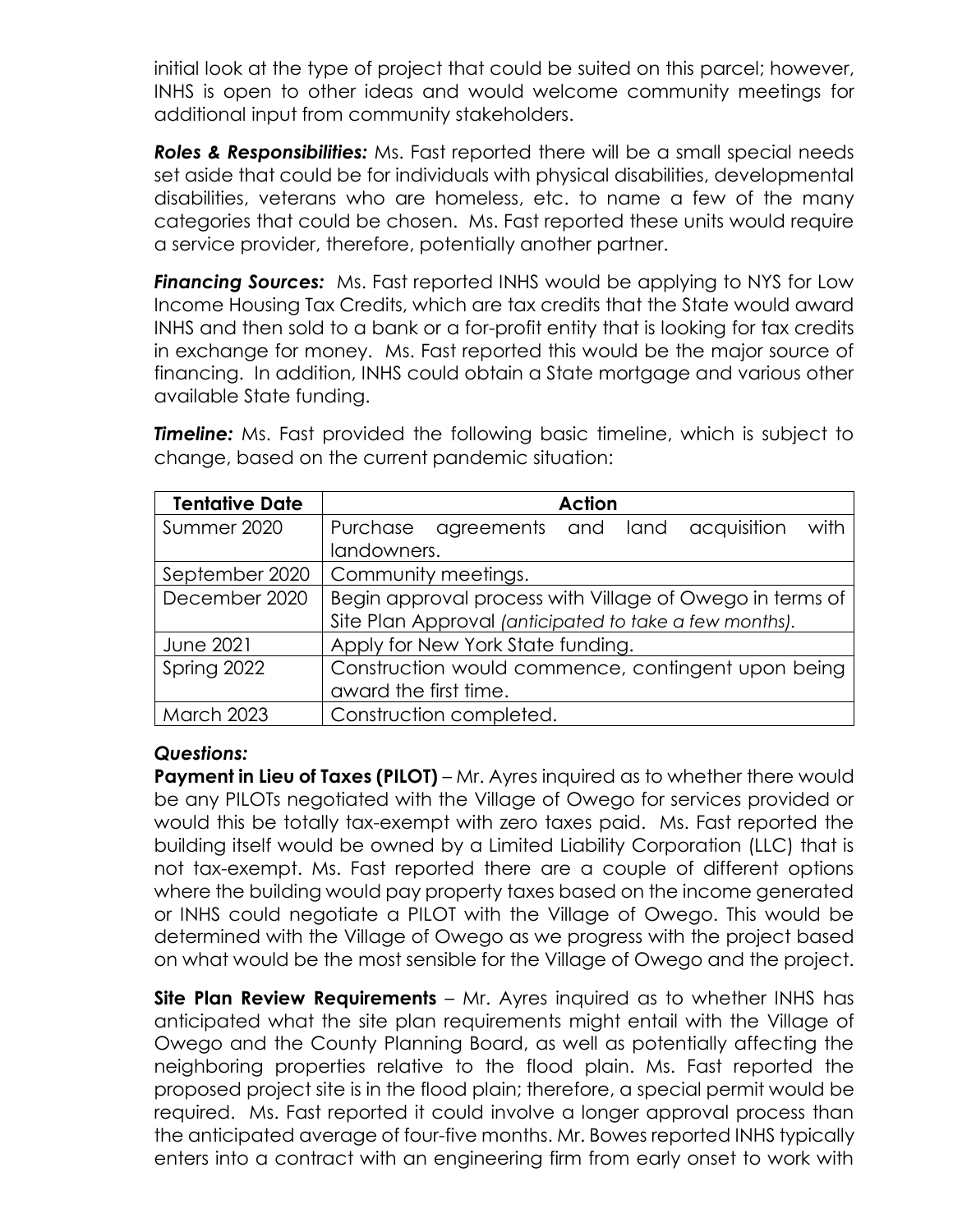them in conjunction with the Village of Owego Code Enforcement and Planning Departments. Mr. Bowes reported INHS has a lot of experience with the environmental review. Mr. Bowes reported local staff would be involved in the entire process. Mr. Bowes reported the property in the City of Ithaca was built in a flood plain, therefore, it would be ideal to use the same engineer that assisted in the property design to ensure the DEC and local flood plain requirements are met. Mr. Bowes reported INHS has built projects in flood plains, but it does have its own unique challenges that INHS will need to monitor. Mr. Ayres reported he would be interested in finding out what Mayor Baratta and the Village of Owego's position is on this potential project.

**Taking Control of the Property and Relocation of Tenants** – Mr. Kelsey inquired as to who is involved in the effort of land acquisition and relocation of tenants and at what point in the timeline does this occur. Ms. Fast reported INHS would develop a re-location plan. Ms. Fast reported Tioga Opportunities, Inc. would be utilized to assist with interacting with the tenants and providing assistance with relocation.

Ms. Saraceno reported she has been discussing the purchase offer option with Attorney Meagher. Based on the information known about the project, Attorney Meagher reported it would be in TCPDC's best interest to move forward with the purchase offer options. Attorney Meagher reported he prepared a couple of draft agreements for two property owners for nine properties. Mr. Meagher reported he does not believe re-location is an appropriate part of the purchase offer option agreement, as this is about securing our right to purchase.

Mr. Kelsey reported regardless of whether INHS is able to obtain project funding, he recommends TCPDC should still consider purchasing the properties for future development, however, doesn't believe TCPDC should be the landlord. Ms. Saraceno concurred the intent is for the properties to be vacant at time of purchase and the re-location process would be complete. Attorney Meagher reported TCPDC would still have the right within the one-year period to determine whether to proceed with the purchase offer. In the event TCPDC does not proceed with the purchase offer, Attorney Meagher noted the only risk involved is the option deposit loss.

**State Budget Cuts/State Funding Options** – In light of the current economic situation, budget cuts are inevitable and funding will be harder to find, therefore, Mr. Kelsey inquired about how confident INHS is in regards to funding sources for the equity and financing portion of the project. Mr. Bowes concurred these are uncertain times currently, however, everyone INHS has been conversing with in the industry (investment and State financing) have said things are not changing drastically at the moment and that the State of NY is still going to have financing and funding for affordable housing and investors are still looking for similar level investments pre-pandemic. However, with the caveat that this is subject to change. Mr. Bowes reported there is always some risk in real estate, but given the current situation there is more risk than normal, but hoping to work through the process locally and the timeline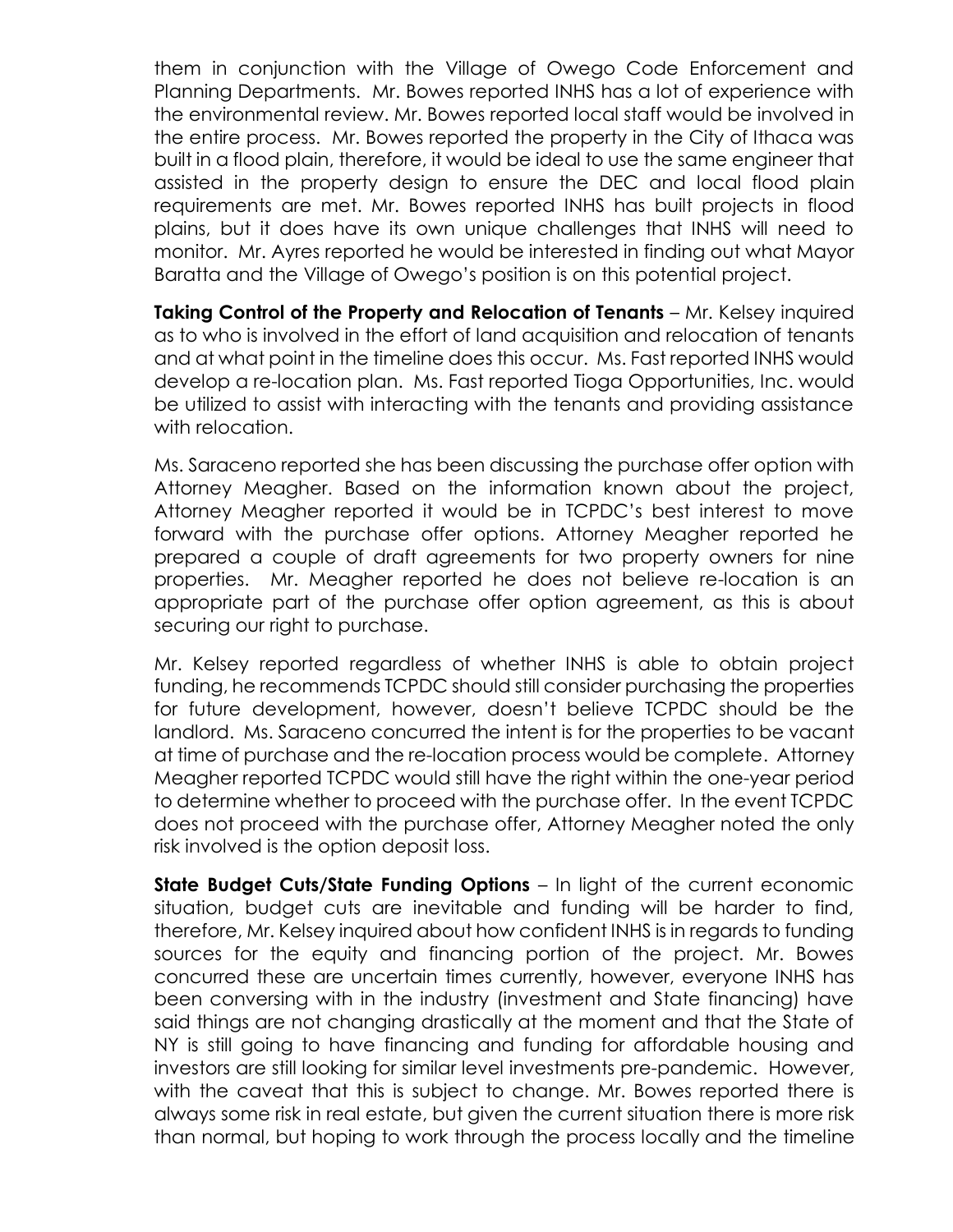is long enough that things will become clearer by year-end. Mr. Bowes reported they are operating on the information, as it is known today.

**Project Timeline** – Mr. Ayres inquired about whether funding has been obtained to purchase these properties. Ms. Saraceno reported funding has been awarded to purchase and demolish these ten properties and one rehabilitation project. Mr. Ayres requested clarification regarding purchasing tenant-occupied properties. Ms. Saraceno reported the intent is the TCPDC will not take ownership of these properties until the tenant re-location is complete. Ms. Saraceno reported an agreement with INHS with assistance of Tioga Opportunities, Inc. will be put in place for the re-location effort. Once the properties are tenant-free, Ms. Saraceno reported TCPDC will close on the properties and then the bid process will commence for demolition and environmental services.

*Ms. Fast and Mr. Bowes departed the meeting at 12:50 p.m.* 

## **d. Acknowledgement of January – April 2020 Financial Reports –**

- Profit & Loss Statement
- Balance Sheet

**Motion to acknowledge the January – April 2020 Financial Reports, as presented.** 

> **R. Kelsey/L. Pelotte/Carried None Opposed Abstentions – None**

**e. TCPDC 2019 Annual Report –** Chair Sauerbrey requested a motion to affirm the March 25, 2020 phone vote approval of the TCPDC 2019 Annual Report. **Motion to affirm the March 25, 2020 phone vote approval of the TCPDC 2019 Annual Report.** 

**R. Kelsey/S. Yetter/Carried None Opposed Abstentions – None**

**f. Renewal of TCPDC Mission Statement -** Chair Sauerbrey requested a motion to affirm the March 25, 2020 phone vote approval of the TCPDC Mission Statement renewal.

**Motion to affirm the March 25, 2020 phone vote approval of the renewal of the TCPDC Mission Statement.** 

> **P. Ayres/L. Pelotte/Carried None Opposed Abstentions – None**

**g. Update on Sale of Properties and Status of Available Properties –** Ms. Saraceno reported an inventory sheet was included in today's meeting packet and, to date, TCPDC has closed on six properties. The only remaining TCPDC-owned properties are the three in Owego, and the two in Waverly (127 Providence Street and 108 Park Street). Ms. Saraceno reported she has received an offer on 127 Providence Street and three individuals have expressed interest on 108 Park Street, however, no official offers as of this meeting. In addition, Ms.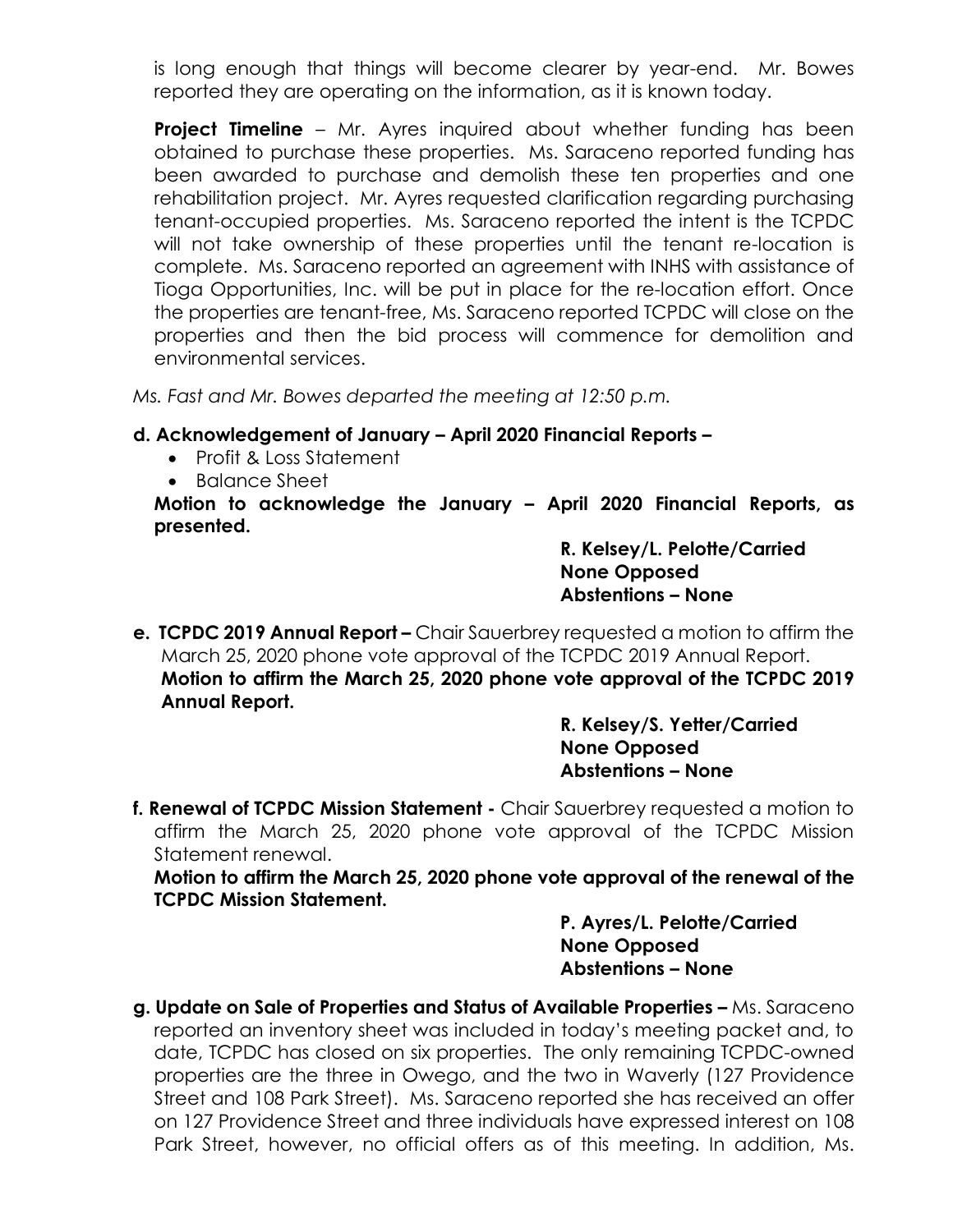Saraceno reported 35 Lincoln Street, Waverly, NY is the property slated for rehabilitation.

**h. Purchase Offer for 127 Providence Street, Waverly, NY –** Discussion was tabled for Executive Session.

**Motion to move into Executive Session to discuss real estate purchase offer for 127 Providence Street, Waverly, NY at 12:55 p.m.** 

> **P. Ayres/L. Pelotte/Carried None Opposed Abstentions - None**

**Executive Session adjourned at 1:06 p.m.** 

**Motion to accept purchase offer of \$3,500 for 127 Providence Street, Waverly, NY.** 

> **R. Kelsey/D. Astorina/Carried None Opposed Abstentions – P. Ayres**

**i. Award of Additional Funding via Modified Grant Agreement 4.2 through Enterprise Community Partners, Inc. -** Ms. Saraceno reported TCPDC received \$560,000 of the \$670,000 requested for the demolitions of ten properties and rehabilitation of 35 Lincoln Street, Waverly, NY for completion by June 2021, as addressed in the award letter. In light of the current COVID-19 pandemic, Ms. Saraceno reported there has been some discussion this may possibly be extended to the end of the year, however, was advised to maintain the June 2021 date for budgetary and work plan purposes with the possible option to extend later. Ms. Saraceno reported she did revise the work plan to remove the Newark Valley, NY property due to receiving less funding than requested. Ms. Saraceno reported this property was removed due to being unknown as to whether TCPDC could acquire this property.

**j. Extension of Administrative Services Agreement with Tioga County until June 30, 2021 –** Ms. Saraceno reported this would be the same agreement that is currently in place, which is approximately \$8,200 quarterly and noted the relationship between TCPDC and Tioga County ED&P would remain the same for continuation of the administrative services.

**Motion to authorize extension of Administrative Services Agreement with Tioga County until June 30, 2021.** 

> **R. Kelsey/C. Brown/Carried None Opposed Abstentions - None**

**ACTION: Ms. Saraceno will prepare the resolution for Tioga County Legislature adoption and then execution of the Administrative Services Agreement.** 

**k. Discussion of Purchase of Properties to Allow for Re-development as indicated in 4.2 Work Plan –** Ms. Saraceno reported the new work plan is included in today's meeting packet, which outlines acquisition costs, demolition, additional rehabilitation cost for the Waverly property, re-location services, and environmental services. Ms. Saraceno reported this work plan reflects the ten properties we have received approval to do.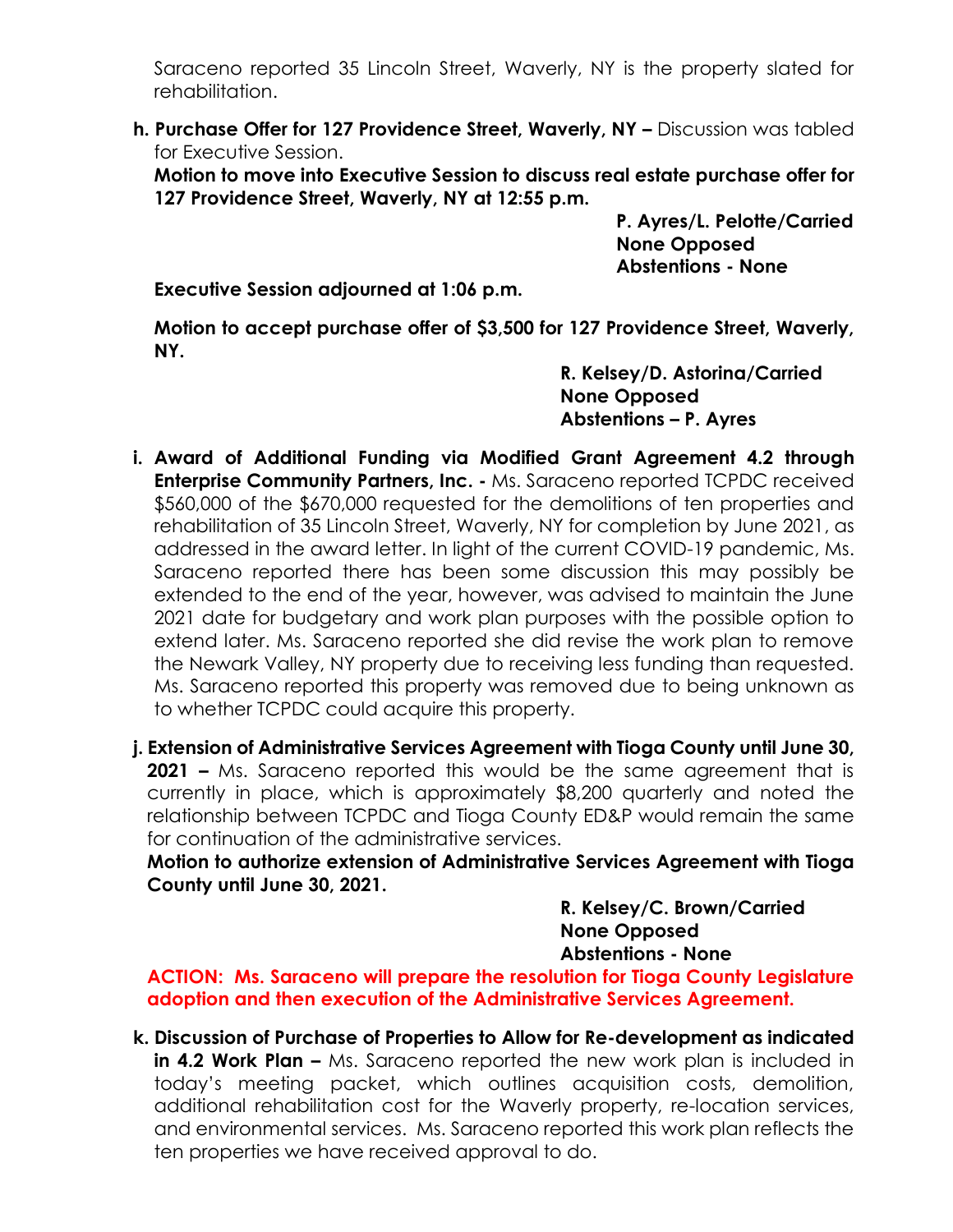Ms. Saraceno reported the additional proposed projects are 107 Liberty Street, 112 Liberty Street, and 113 Liberty Street. Ms. Saraceno reported the 112 Liberty Street property is County-owned property that went through the foreclosure process with a couple of offers that ultimately fell through due to the condition of the property. Ms. Saraceno reported this property is located directly across the street from the TCPDC owned property and should be demolished for new development. This is the same for 107 and 113 Liberty Street properties. These are privately owned vacant lots and the owners are interested in selling. Ms. Saraceno reported these properties would set up TCPDC for future development on the other section of Liberty Street.

As previously discussed, Ms. Saraceno reported Owego-Apalachin Central School District is looking to build small one and two bedroom homes (up to 1000 sq. ft.) in relation with their building trade course and possible partnership with BOCES. This would provide handicapped smaller homes in this area. With the ongoing school closure, Ms. Saraceno reported she does not have an update on this and is unable to make a commitment at this time based on budgetary guidance. In the event this is not a viable option for the school district, Ms. Saraceno reported this would open the opportunity for other developers.

Ms. Saraceno reported for the cost associated with these three properties in conjunction with the TCPDC-owned property, Ms. Saraceno inquired about Board interest in pursuing these properties if the budget allows.

- **l. 2nd Quarter 2020 Disbursement Request from Enterprise Community Partners, Inc.**  $-$  Ms. Saraceno reported she revised the work plan and budget once the final funding amount was received. Ms. Saraceno reported Enterprise Community Partners, Inc. was agreeable to the revisions.
- **m. INHS Follow-up Discussion -** Chair Sauerbrey inquired as to whether we need to enter into an agreement with INHS. Attorney Meagher reported it would be ideal for INHS to draft an agreement with TCPDC, as they will not be performing services on our behalf without our consent. Attorney Meagher reported if INHS is proposing re-location services they should be presenting TCPDC with an agreement outlining the terms and conditions. Attorney Meagher reported it is a little vague at this point as to what INHS is intending to do for TCPDC. Attorney Meagher reported there will most likely need to be a series of agreements as we proceed with this project depending on the stage we are in with INHS. At some point, a written agreement will need to be acquired.

Ms. Saraceno reported INHS initially provided TCPDC with a letter of intent to acquire and develop properties from TCPDC for grant application purposes to obtain the \$560,000 award. In addition, INHS has provided a draft purchase option agreement for the properties.

Ms. Saraceno reported an appraisal has been done on the TCPDC-owned property on Temple Street that was demolished last year; therefore, TCPDC could possibly gauge the other Temple Street properties around this appraised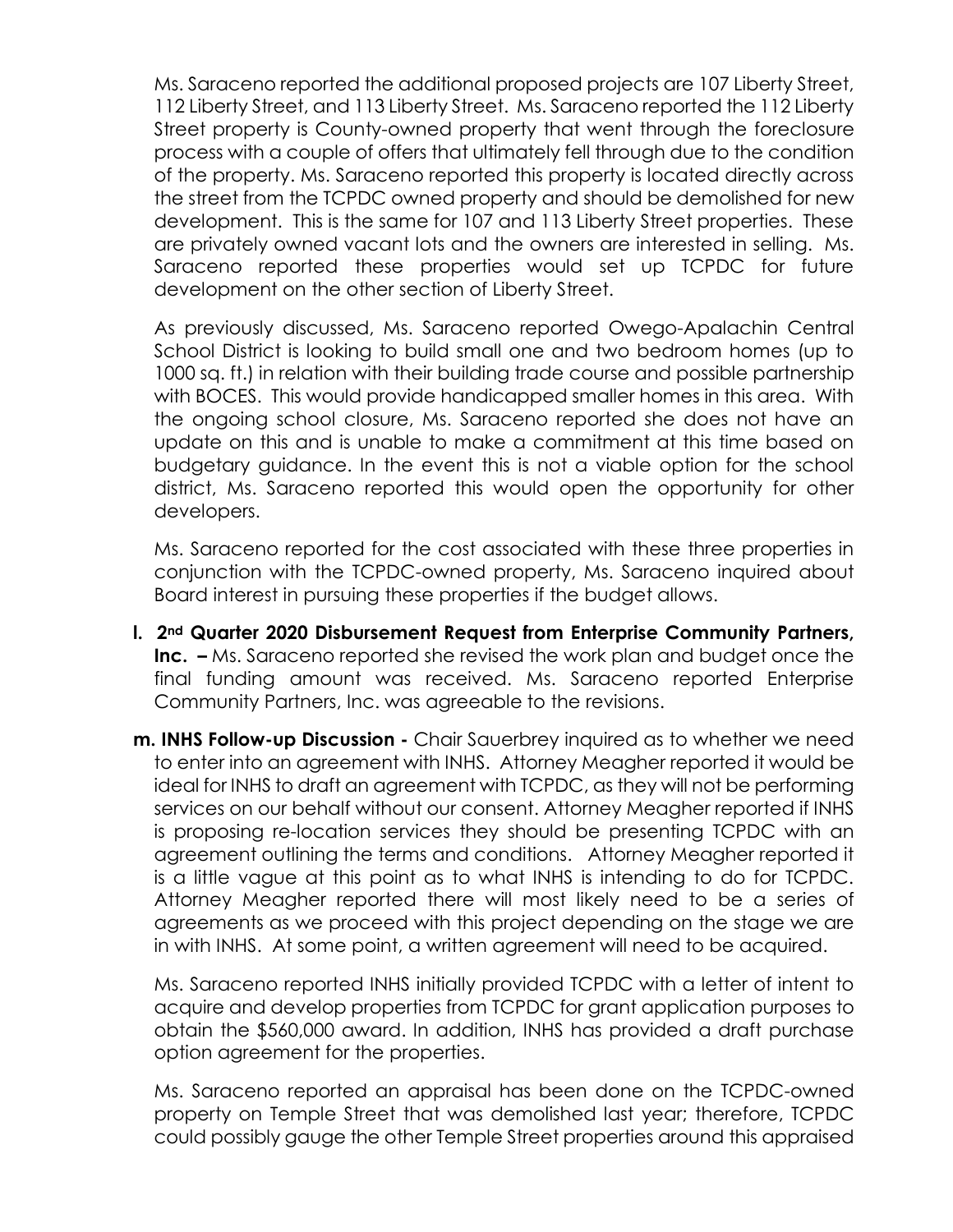amount. Ms. Saraceno reported the Board would need to determine the sale amount for the properties.

Attorney Meagher reported the grant funding is available to TCPDC to purchase the properties, therefore, the Board should proceed with purchasing the properties regardless of whom we enter into an agreement with.

Mr. Ayres requested clarification regarding the funding and the purpose of such. Based on Mr. Ayres and Ms. Saraceno's concurrence, the following was noted:

- TCPDC was awarded grant funding for the purpose of purchasing and demolishing the targeted ten properties to create land development opportunity for affordable housing. Noting the purpose of the grant is not to build affordable housing, but to demolish and make available for redevelopment.
- Regardless of whether we enter into an agreement with INHS or any developer to build affordable housing, our intention is to solely purchase and demolish for future opportunity.
- Acquisition of properties will not close until the re-location of current tenants is completed with the assistance of INHS and Tioga Opportunities, Inc.
- TCPDC will enter into an agreement with INHS and Tioga Opportunities, Inc. for re-location services noting this does not necessarily indicate a commitment with INHS for development.
- INHS is drafting a re-location services agreement. This is a separate service outside of the development.
- Once TCPDC acquires the vacant properties, the demolition process will commence and enter into an agreement with INHS or other entity for future development.

Mr. Kelsey proposed moving forward with a resolution to authorize an option to purchase all the properties. Ms. Saraceno and Attorney Meagher will be working on these offers to purchase. Attorney Meagher will be assisting with the negotiations.

Mr. Kelsey inquired as to whether any of the said properties are encumbered with a mortgage or delinquent taxes. Attorney Meagher will research.

**Motion to authorize a resolution for Ms. Saraceno and Attorney Meagher to secure an option to purchase for all said properties not to exceed the terms set forth in the two agreements.** 

> **R. Kelsey/M. Sauerbrey/Carried None Opposed Abstentions – None**

5. **Chairman's Remarks** – In regards to the next regular meeting, Chair Sauerbrey reported this would be an in-person meeting, if permissible; otherwise, it will be a Zoom meeting. In addition, Chair Sauerbrey reported if there is an emergent need to meet prior to the next regular meeting, she proposed conducting Zoom meeting at 12:00 p.m. All Board members in attendance were in favor of this emergency option, if necessary.